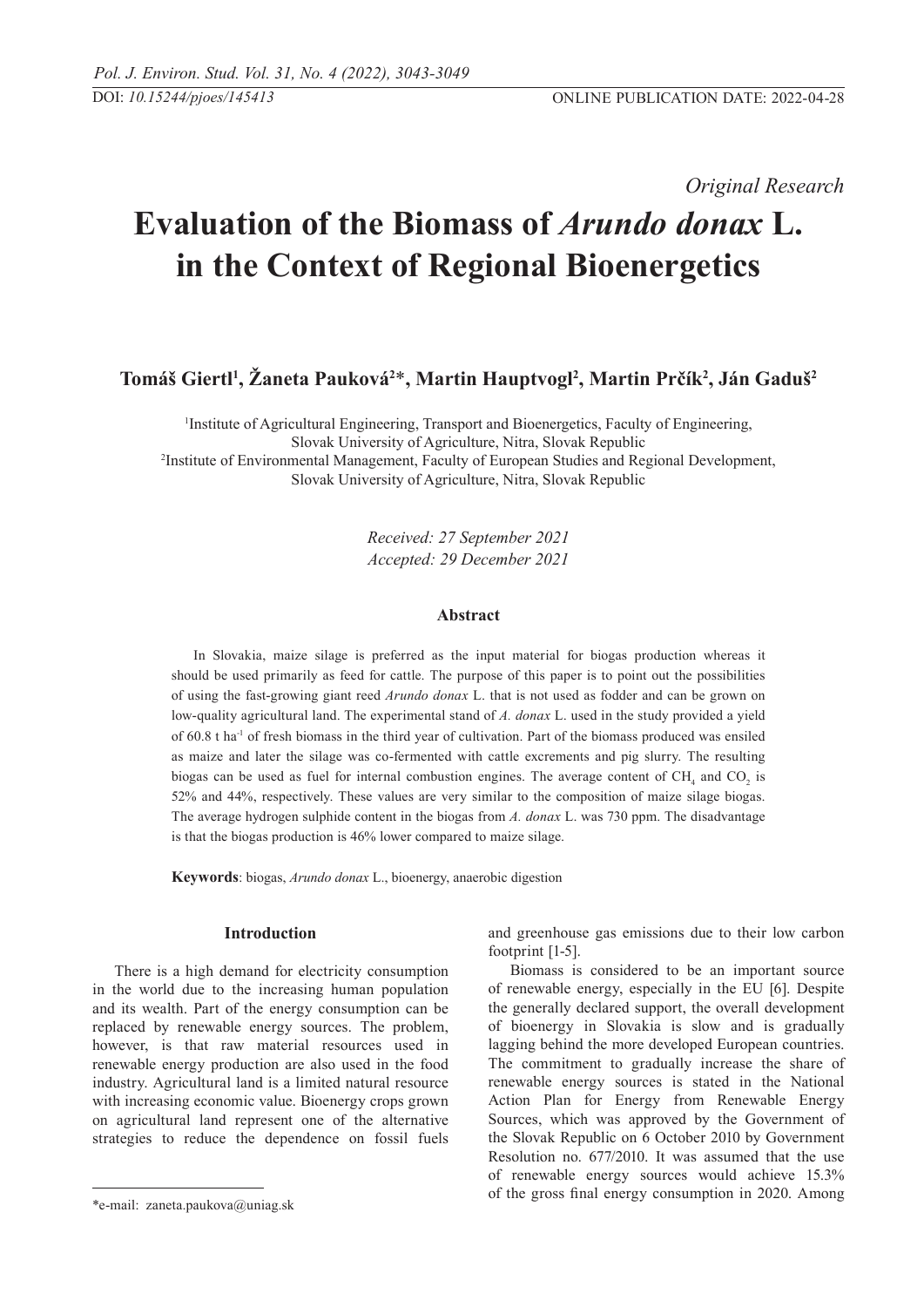other things, this strategic document describes the need to increase biogas and/or biomethane (biogas modified to natural gas quality) production as promising alternative fuels from both waste and intentionally grown biomass.

An agreement for a new Renewable Energy Directive for the next decade was reached at the EU level in 2018. The new rules include a legally binding EU-wide target of 32% for renewable energy by 2030 [7].

The intentionally grown biomass represents the establishment of stands of fast-growing plants that are primarily intended for energy use [8]. The cultivation of energy plants (non-woody) is not regulated by the Slovak legislation, the legislation applies only to the cultivation of energy trees [9].

The development in the cultivation of fast-growing plants is linked to the development of biogas stations. There has been an intensive development of the biogas stations in Slovakia since January 2010, when the Act 309/2009 Coll. on the support of renewable energy sources and high-efficiency cogeneration and the amendment of certain laws came into force. There are approximately 113 active biogas plants in Slovakia and maize silage is preferred as the input material for biogas production [10, 11].

The major components of biogas are methane  $(CH<sub>4</sub>)$ with a content of 48-75% and carbon dioxide  $(CO_2)$ , (30-50%). In addition, we can also identify minor biogas components such as water vapor  $(H<sub>2</sub>O)$  (1-10%), nitrogen  $(N_2)$  (0-5%), oxygen  $(O_2)$  (0-2%), hydrogen  $(H_2)$  (0-1%), ammonia (NH<sub>3</sub>) (0-1%) and hydrogen sulphide  $(H_2S)$ (0-1%). The content of these substances depends on the composition of the input material, the course of the process and all parameters affecting the process [12].

The giant reed (*Arundo donax* L.) is considered a promising energy crop. It has been grown in Asia, southern Europe, North Africa and the Middle East for thousands of years. However, its origin is still discussed [13]. It has been found to grow spontaneously in many different environments (temperate and hot areas) around the world. It is a tall perennial grass with massive growth [14, 15]. The cultivation of *A. donax* for energy purposes is of particular interest in the Mediterranean environment [16]. There is little information on growth indicators and biomass production of *A. donax* species in the Slovak conditions [17]. There is also a lack of information on the possibilities of the species to produce electricity and heat.

Therefore, the paper aims to evaluate the biomass production of *A. donax* cultivated in the conditions of southwestern Slovakia and its use for energy purposes.

#### **Materials and Methods**

#### Biological Material

The above-ground biomass of *A. donax* was harvested at the research site of Slovak University of Agriculture (SUA) in Nitra. The site is located in the cadastral area of Kolíňany approximately 13 km from Nitra (48°21'20"N, 18°12'23"E). The main soil type is gley fluvisol and the soils are moderately heavy [18].

The experimental plot of giant reed was established in 2016. Inorganic fertilizer was applied (100 kg  $h<sup>-1</sup>$  N, 60 kg ha<sup>-1</sup> K, 30 kg ha<sup>-1</sup> P) prior to the establishment. Seedlings were obtained from the Arundo cellulóz farming kft. Hungaria. They were treated with mycorrhizal preparations AEGIS SYM containing *Rhizophagus intraradices* and *Funneliformis mosseae* and acclimatized in the greenhouse of the Botanical Garden at the SUA in Nitra. Seedlings were planted by hand 1.0 m  $\times$  1.0 m on a total area of 200 m<sup>2</sup>. Giant reed can reach a height of 2 to 10 m. The underground organs are rhizomes forming a polycormon with several spreading mats that penetrate deep into the soil. It belongs to  $C_3$  plants that have higher photosynthetic rates than to  $C_4$  plants [19].

#### Biomass Production and Silage

The above-ground biomass production was studied during the growing periods of 2016, 2017 and 2018. The biomass was cut by hand at the end of the summer seasons and transported to the laboratory where the fresh yield was determined.

Afterwards, the biomass was chipped to approximately 10 mm and ensiled without access to oxygen for 3 weeks.

#### Fermentation Process and Technology

The silage was processed by anaerobic fermentation. To carry out comparative tests of the yield of various mixtures of input biomass, experimental fermenters were designed and manufactured by the researchers of the SUA in Nitra.

The structural arrangement of the fermenters allows the so-called batch tests for determining the yield of biogas production from various types of input mixed materials A higher number of such devices allows to shorten the necessary research time. Fermenters are constructed from double-wall stainless steel and have a net volume of 100 l. They are equipped with electric heating of water with the power of 2 kW. It ensures very good stability of the set temperature inside the fermenter controlled by a temperature sensor pt 100 and electronically regulated with TLE 20 regulator to a temperature of 40ºC±0.5ºC.

The mixing of the fermenter content is provided by a slow speed stirrer controlled by a digital timer (12 cycles per day lasting 20 minutes). The amount of the produced biogas is continuously measured and recorded with a gas meter Ritter TG05. The fermenter contains sampling points for collecting the substrate as well as analysing the composition of the biogas. Biogas is analyzed using a portable biogas analyzer Sewerin 540 that measures 4 components of biogas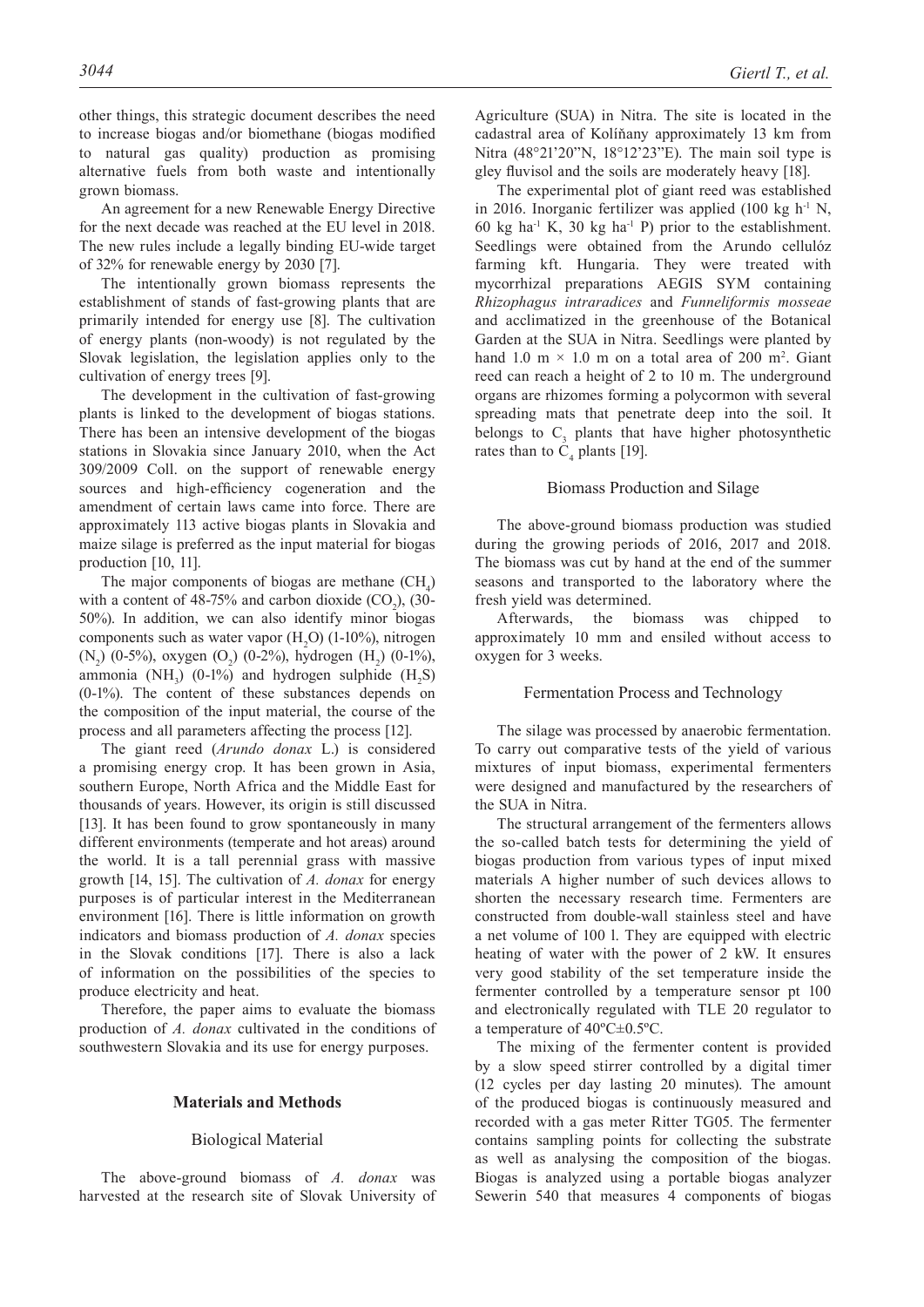

Fig. 1. Schematic representation of the technological process of the biogas production.

 $(CH_4, CO_2, O_2, H_2S)$ . Altogether, 4 replicates were performed, each lasting 600 hours. Each replicate contained 97 litres of inoculum obtained from the biogas plant co-fermented with 3 kg of giant reed silage. A fermentate consisting of cattle manure and pig slurry was used as inoculum.

Fig. 1 shows a schematic representation of the technological process of biogas production.

## **Results and Discussion**

Based on the results of the biomass production (Table 1), it can be stated that the cultivation of giant reed on the experimental field in Kolíňany proved to be promising. Our results correspond with the findings of other authors [20-24]. The biomass production of giant reed in Slovak conditions can vary from 40 to 70 t ha-1 which is significantly higher than other plant species grown for energy production [17].

[20] reported the biomass production of  $12.1$  t ha<sup>-1</sup> of dry matter (DM) in the first year with the previous autumn establishment and 20 t ha<sup>-1</sup> DM with the early spring establishment of a giant reed stand in Northern Italy. In a study conducted in Alabama (USA), giant reed achieved an average production of 35.5 t ha-1 DM

Table 1. Biomass production of giant reed at the experimental field in Kolíňany.

| Year                                      | $2016$   2017 | 2018 |
|-------------------------------------------|---------------|------|
| Total fresh biomass [t ha <sup>-1</sup> ] | 24.4          | 60.8 |

[21]. Giant reed cultivated in San Piero and Grado (Pisa, Italy) reached production of  $38$  t ha<sup>-1</sup> DM in the fifth growing season [22].

In a long-term field experiment in Central Italy, the average biomass production of giant reed was  $37.7$  t ha<sup>-1</sup> year<sup>1</sup> DM over 11 years. The production could be characterized by maturity phase from the 3<sup>rd</sup> to 8<sup>th</sup> year of growth (with an average yield of 43.5 t ha<sup>-1</sup> year<sup>-1</sup> DM) and decreasing phase from the 9<sup>th</sup> to 12<sup>th</sup> year of growth (with an average yield of 25.5 t ha<sup>-1</sup> year<sup>-1</sup> DM). No fertilization and/or irrigation was provided [16]. It was reported that the biomass yield can be doubled under fertirrigated conditions [25].

The average yield of maize intended for silage is 31.2 t/ha over the last 10 years in Slovakia [26].

Based on full-scale ensilage trials, giant reed (although it does not contain starch) can be correctly ensiled and stored for a long period similarly to maize [27].

Data obtained on biogas production from the giant reed silage and maize silage compared to the inoculum are shown in Fig. 2.

The highest flow rate of the biogas was reached during the first 48 hours and the course of the biogas production was similar in all three types of mixture input. The peak flow rate of the biogas produced from the giant reed silage was  $2.4 \text{ dm}^3 \cdot h^{-1}$ . The maize silage produced a significantly higher amount of biogas compared to the giant reed silage and the inoculum. The flow rate of the maize silage biogas reached a peak of 4.4 dm3 .h-1. After 48 hours, the production of biogas decreased and in the  $264<sup>th</sup>$  hour, the biogas productions from giant reed and maize silage were almost the same. The results of cumulative biogas production show that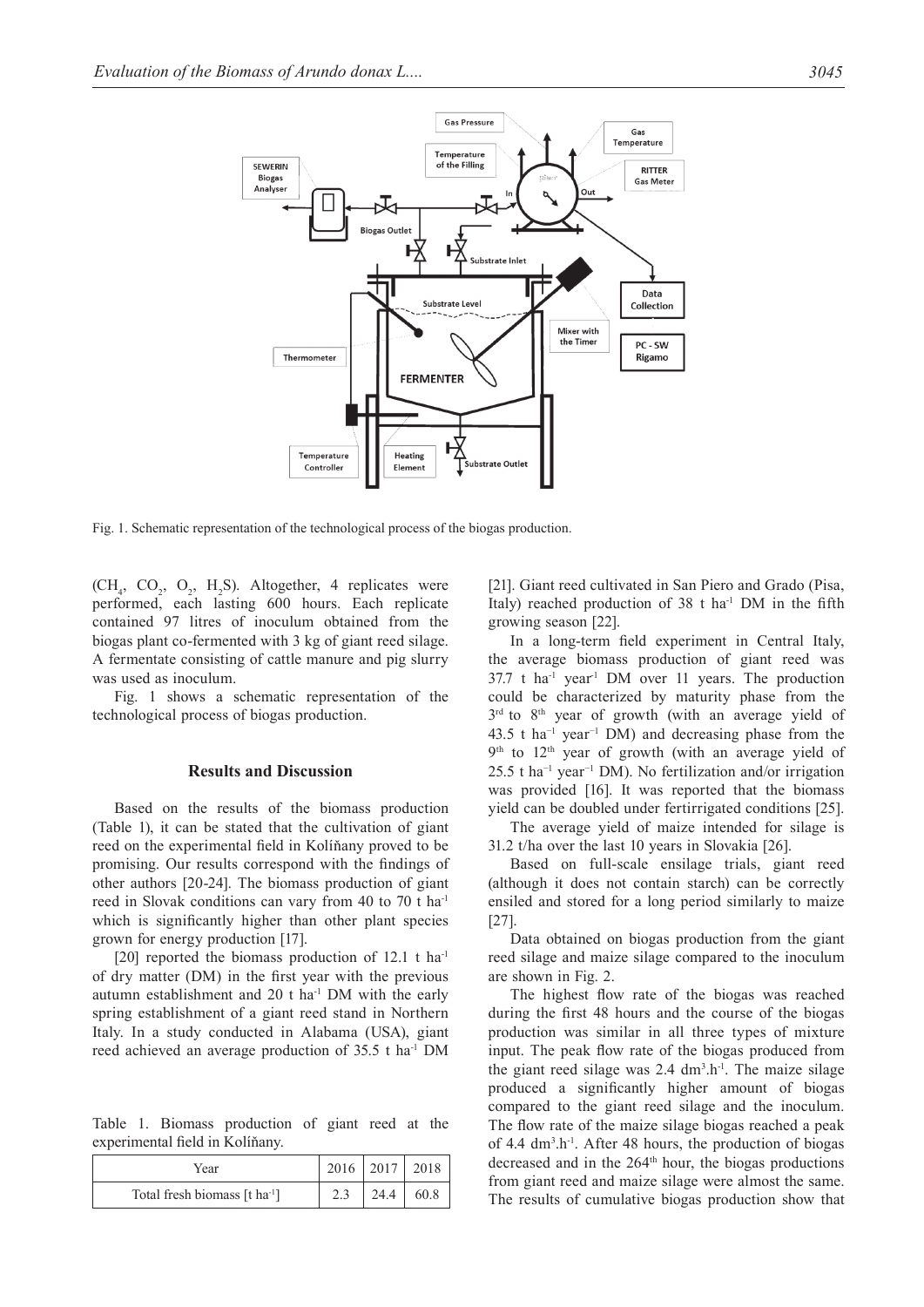

Fig. 2. Biogas flow production from individual types of input mixtures.

the maize silage produced an average of 641 dm<sup>3</sup> and giant reed silage 351.5 dm3 of biogas in 600 hours. Therefore, the biogas production from the giant reed silage represented approximately 55% of the biogas production from the maize silage. However, taking into consideration the total biomass, *A. donax* has a similar production. This is in agreement with results obtained by [27] who also pointed out that low costs of giant reed production make it a valid alternative to traditional crops used for biogas production. Giant reed can be successfully grown on marginal soils and thus it does not compete with food production [28].

Fig. 3 shows the methane content of the biogas throughout the whole experiment. The average methane content of the biogas from giant reed, maize silage and inoculum was 52%, 53% and 48%, respectively. The highest average methane content was reached in the biogas produced from the maize silage after 48 hours of fermentation (59.1%). The biogas from giant reed silage reached the highest methane content after 72 hours (59.7%) and remained at a similar level for another 48 hours.

Carbon dioxide is the second major component in biogas and it is formed in the process of anaerobic

fermentation. Increasing  $CO<sub>2</sub>$  concentration in biogas is related to the increased load and depletion of neutralization capacity. The  $CH<sub>4</sub>$  to  $CO<sub>2</sub>$  ratio is used as an indicator of the process stability [29]. The average  $CO<sub>2</sub>$  content in the biogas produced from the giant reed silage, maize silage and inoculum was 44%, 45% and 37%, respectively (Fig. 4.).

Fig. 5 shows the average hydrogen sulfide content of biogas. For the first 336 hours, the average  $H_2S$ content of the biogas produced from the giant reed silage was significantly higher than that from maize silage. After this time, the average  $H_2S$  content of the biogas produced from the giant reed silage was lower than that from maize silage. The total average hydrogen sulfide content in the biogas from the giant reed silage, maize silage and inoculum was 730 ppm, 430 ppm and 137 ppm, respectively. Hydrogen sulphide is an undesirable component in biogas causing corrosion of metal parts and degradation of engine oil due to the formation of acidic compounds. Therefore, it is necessary to remove  $H_2S$  from the biogas and/or to keep its content as low as possible. The most common methods of  $H_2S$  removal include adsorption on activated carbon and the addition of air to biogas [29, 30].



Fig. 3. Methane content in the biogas produced from individual types of input mixtures.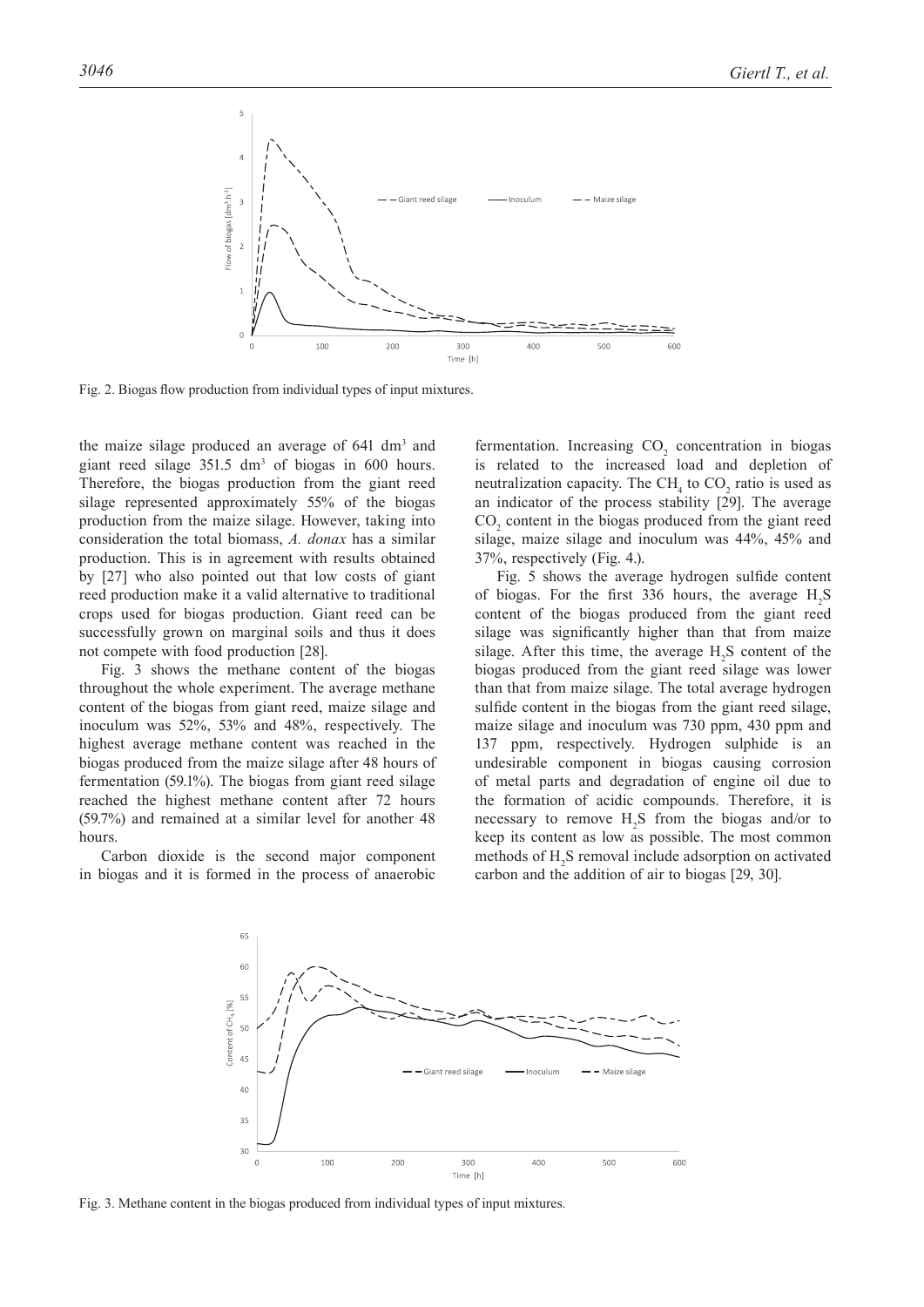

Fig. 4. Carbon dioxide content in the biogas of individual types of input mixtures.



Fig. 5. Hydrogen sulphide content in the biogas of individual types of input mixtures.

# **Conclusions**

Based on the biomass production results, it can be concluded that the cultivation of *Arundo donax* L. is perspective in the areas of southern Slovakia. The research was carried out from 2016 to 2018 under operating conditions, which is efficient from an economic and energy point of view. The biomass production was  $60.8$  t ha<sup>-1</sup> of the fresh matter in the third growing season. The biomass production of giant reed is expected to increase in the following growing seasons, which would be advantageous in terms of energy and economic efficiency. The silage process of maize and giant reed was the same, which in practice means that it is possible to substitute the maize silage with giant reed silage without changing the technological process.

A disadvantage is that the amount of biogas produced from giant reed is approximately half that of maize silage. This means that when maize silage is replaced by *A. donax* silage a biogas plant with an electrical output of 1000 kW could be operated at an output of approximately 500 kW, which negatively impacts the economic performance of the facility. However, *A. donax* provides comparable yields to maize in the second growing season and the yield is already double compared to maize in the third growing season. Therefore the total biogas production is comparable.

Another advantage is that *A. donax* can be grown on lower-quality soil and its production does not affect the food industry.

The methane and carbon dioxide contents in the biogas produced from giant reed silage and maize silage are comparable. The operating parameters of cogeneration units are set based on the composition of the produced biogas. The average methane content in *A. donax* biogas is 52% and the methane content is similar to biogas from cattle manure, pig slurry, maize silage and grass silage. Therefore it is not necessary to intervene with the biogas plant technology and changing the operating parameters of the cogeneration unit would not be necessary.

The hydrogen sulfide content is higher than in the case of corn silage, but biogas plants have the technology to remove hydrogen sulfide from biogas. The hydrogen sulphide content of 730 ppm in the biogas from *A. donax* does not pose a risk in the operation of the biogas plant.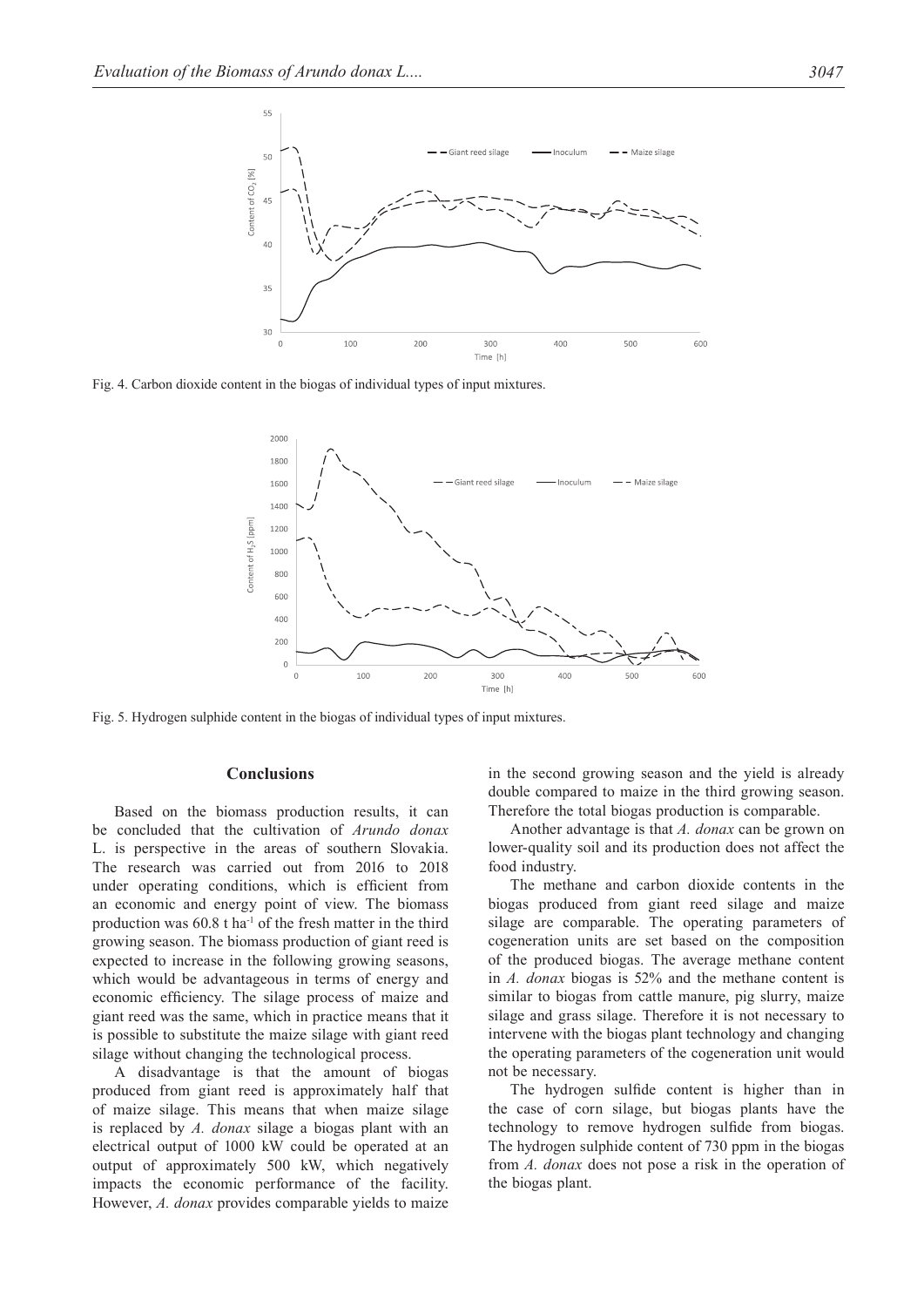## **Acknowledgments**

This paper was supported by the Grant Agency of the Slovak University of Agriculture in Nitra, grant no. 15/2019.

## **Conflict of Interest**

The authors declare no conflict of interest.

## **References**

- 1. FAGNANO M., IMPAGLIAZZO A., MORI M., FIORENTINO N. Agronomic and environmental impacts of giant reed (*Arundo donax* L.): results from a long-term field experiment in hilly areas subject to soil erosion. Bioenergy Research, **8** (1), 415, **2015**.
- 2. ZUCARO A, FORTE A., BASOSI R., FAGNANO M., FIERRO A. Life Cycle Assessment of second generation bioethanol produced from low-input dedicated crops of *Arundo donax* L. Bioresource Technology, **219**, 589, **2016**.
- 3. KOTRLA M., PRČÍK M. Assessment of climatic parameters during the vegetation period in terms of efficiency of growing of energy plants in Slovakia regions. Scientific papers. Management, economic engineering in agriculture and rural development, **18** (1), 203, **2018**.
- 4. KOTRLA M., PRČÍK M. Evaluating the effects of climatic parameters on growth and biomass production of Miscanthus in climate conditions of Southern Slovakia. Polish Journal of Environmental Studies, **29** (2), 669, **2020**.
- 5. TAKÁČ I., LAZÍKOVÁ J., RUMANOVSKÁ Ľ., BANDLEROVÁ A., RAKOVSKÁ Z. The factors affecting farmland rental prices in Slovakia. Land, **9** (3), 18, **2020**.
- 6. JANISZEWSKA D., OSSOWSKA L. Biomass as the Most Popular Renevable Energy Source in EU. European Research Studies Journal, **23** (3), 315, **2020**.
- 7. Directive (EU) 2018/2001 of the European Parliament and of the Council on the promotion of the use of energy from renewable sources (recast) [In Slovak].
- 8. KRON I., PORVAZ P., KRÁĽOVÁ-HRICINDOVÁ A., TÓTH Š., SARVAŠ J., POLÁK M. Green harvests of three perennial energy crops and their chemical composition. International Journal of Agriculture and Environmental Research, **3** (2), 2870, **2017**.
- 9. DANILOVIČ M., ŠOLTÝSOVÁ B. Development of selected soil indicators after conversion to energy crops. Proceedings: Elimination of degradation processes in soil by restoring biodiversity. Bratislava: National Agricultural and Food Center - Research Institute of Soil Science and Soil Protection, Slovakia, 156-161, **2020**.
- 10. HUTŇAN M., BODÍK I., FUENTES J.J.C., CZӦLDEROVÁ M. State of Biogas Production in the Slovak Republic. J Biotechnol Biomater **5**, 206, **2015**.
- 11. CHODKOWSKA-MISZCZUK J., KULLA M., NOVOTNÝ L. The role of energy policy in agricultural biogas energy production in Visegrad countries. Bulletin of Geography. Socio-economic Series, Toruń: Nicolaus Copernicus University. **35** (35), 19, **2017**.
- 12. GADUŠ J. Prospects for the development of biogas use in the EU and in Slovakia. Agricultural consulting. [online].

2019-08-27 [cit. 2021-06-10]. http://www.agropora denstvo.sk/index.php?pl=107&article=1576 **2019**.

- 13. MARIANI C., Cabrini R., Danin A., Piffanelli P., Fricano A., Gomarasca S., Dicandilo M., GRASSI F., SOAVE C. Origin, diffusion and reproduction of the giant reed (*Arundo donax* L.): a promising weedy energy crop. Annals of Applied Biology, **157**, 191, **2010**.
- 14. MAIZEO L., Pilu R., Adani F. *Arundo donax* L.: A nonfood crop for bioenergy and bio-compound production. Biotechnology Advances, **32** (8), 1535, **2014.**
- 15. PILU R., MANCA A., LANDONI M. *Arundo donax* as an energy crop: pros and cons of the utilization of this perennial plant. *Maydica*, **58**, 54, **2013.**
- 16. ANGELINI L.G., CECCARINI L., DI NASSO N.N. O, BONARI E. Comparison of *Arundo donax* L. and *Miscanthus* x *giganteus* in a long-term field experiment in Central Italy: Analysis of productive characteristics and energy balance. Biomass and Bioenergy, **33** (4), 635, **2009**.
- 17. GUBIŠOVÁ M. Propagation of *Arundo donax in vitro*  culture. **2016** [In Slovak].
- 18. JUREKOVÁ Z., KOTRLA M., PAUKOVÁ, Ž. Life Cycle of *Miscanthus* × *Giganteus* (Greef Et Deu) Grown in Southwestern Slovakia Conditions. Acta Regionalia et Environmentalica, **10** (2), 38, **2013**.
- 19. ANTAL G. Giant reed (*Arundo donax* L.) from ornamental plant to dedicated bioenergy species: review of economic prospects of biomass production and utilization. International Journal of Horticultural Science, **24**, 39, **2018.**
- 20. Cavallaro V., Patanè C., Cosentino S.L., Di SILVESTRO I., COPANI V. Optimizing in vitro large scale production of giant reed (*Arundo donax* L.) by liquid medium culture. Biomass and Bioenergy, **69**, 21, **2014**.
- 21. Ping H., Bransby D.I., van Santen E. Long-term biomass yields of giant reed, mimosa and switchgrass in Alabama. Biofuels Bioproducts and Biorefining, **8**, 59-66, **2014**.
- 22. DRAGONI F., RAGAGLINI G. Giant reed (*Arundo donax* L.) for biogas production: land use saving and nitrogen utilisation efficiency compared with arable crops, Italian Journal of Agronomy, **10** (664), 192, **2015**.
- 23. TAULERA M., BARAZU E. Improving the acclimatization and establishment of *Arundo donax* L. plantlets, a promising energy crop, using a mycorrhizabased biofertilizer. Industrial Crops and Products, **66**, 299, **2015.**
- 24. ROMERO-MUNUR A., Tauler M., Gulias J., BARAZA E. Nursery preconditioning of *Arundo donax* L. plantlets determines biomass harvest in the first two years. Industrial crops and products, **119**, 33, **2018**.
- 25. Borin M., Barbera A.C., Milani M., Molari G., Zimbone S.M., Toscano A. Biomass production and N balance of giant reed (*Arundo donax* L.) under high water and N input in Mediterranean environments. European Journal of Agronomy, **51**, 17, **2013**.
- 26. ŠÚSR. 2021. Úroda poľnohospodárskych plodín. http:// datacube.statistics.sk/#!/view/sk/VBD\_SLOVSTAT/ pl2003rs/v\_pl2003rs\_00\_00\_00\_sk
- 27. Corno L., Pilu R., Cantaluppi E., Adani F. Giant cane (*Arundo donax* L.) for biogas production: The effect of two ensilage methods on biomass characteristics and biogas potential. Biomass and Bioenergy, **93**, 131, **2016**.
- 28. VISCONTI D., NUNZIO F., COZZOLINO E., di MOLA I., OTTAIANO L., MORI M., CENVINZO V., FAGNANO